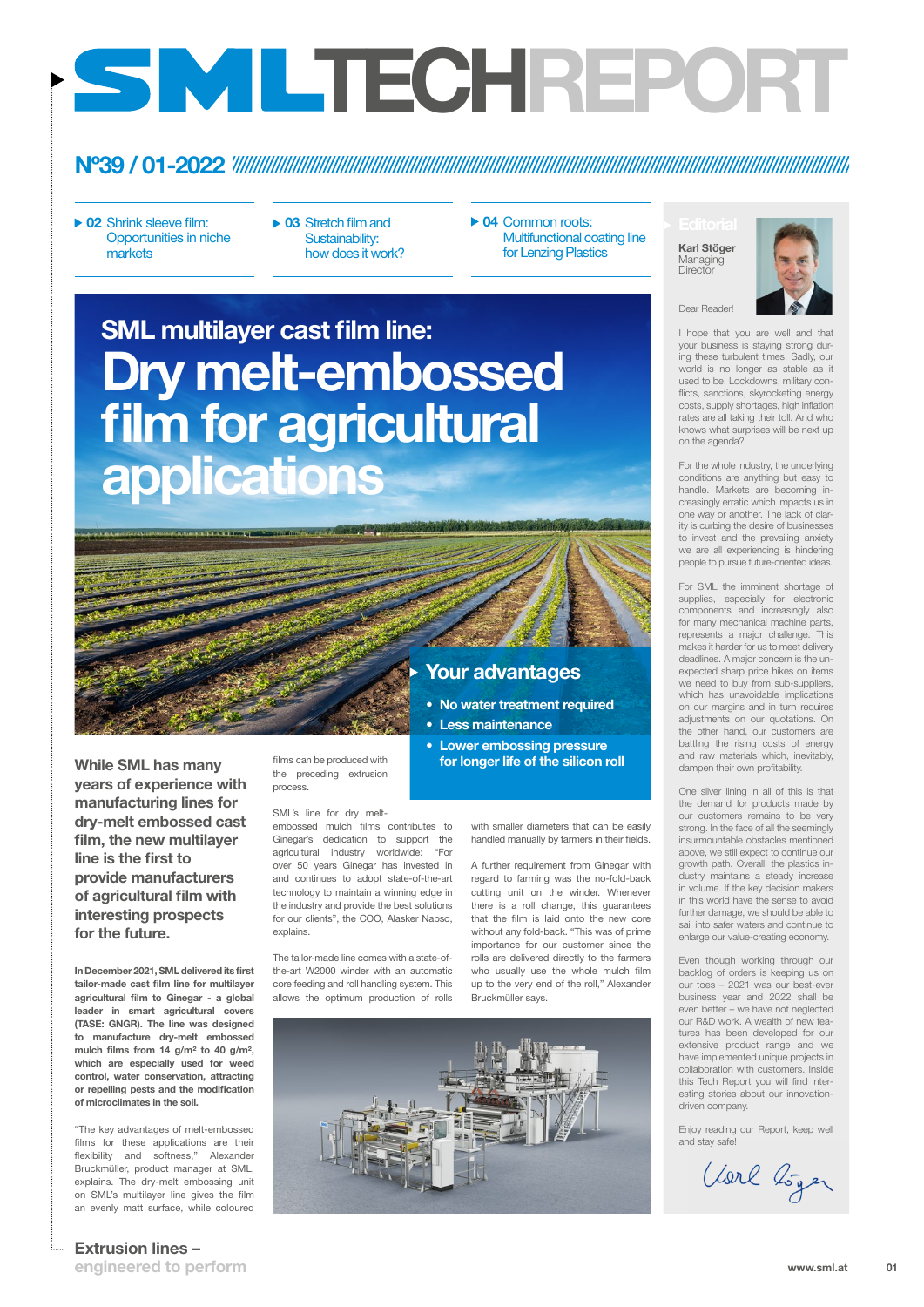research and market development facilities such as a catalyst plant with Borealis' own Sirius catalyst technology, a pilot plant for hydrocarbon production technologies, high tech polymerisation laboratories as well as industrial scale polymer com-

Since last year, polyolefin producer Borealis operates a production scale SML cast film line as pilot plant at the Application Hall of its Innovation Headquarters (IHQ) in Linz, Austria. The plant is equipped with five extruders and designed to manufacture CPP, CPE and barrier film with up to 7 layers in a range from 15 to 300µm. So what are the application areas of this new plant at Borealis?

"With this state-of-the-art cast film line we can serve the needs from our business units to test new application designs, from our Innovation Projects to support new material development and from our Circular Economy Solutions Studio," says Harald Zoebl, Group Leader Application Hall Conversion at IHQ Borealis.

The new pilot line has a film width of 1 metre and a maximum extrusion output of

### CPP, CPE and barrier film: New production scale pilot plant at Borealis SML

550 kg/h. Beside for tests in the field of CPP, CPE and barrier film, the new line is also used for new business development and for customer trials.

#### FLEXIBILITY MATTERS

- reaching design possibilities compared to traditional printing methods
- the ability to fully cover complex-shaped containers
- added strength and puncture resistance
- possibility to print the inner surface of the sleeve
- full abrasion resistance of the print using reverse printing technology
- easily removable after use for recycling

Asked, why Borealis IHQ is using a fullfeatured production scale line as a pilot plant, Harald Zoebl comments: "As a global polyolefin producer, it is important for us to understand our customers' needs and therefore a cast film production line in this scale is crucial to test our newly developed materials on a commercial line. The line is designed to be very flexible in terms of layer structure and layer distribution. Furthermore, in research and development it is crucial to have short transition times from one to another formulation."

The international Borealis Innovation Headquarters (IHQ) hosts state-of-the-art



pounding, injection moulding, pipe extrusion and film and fibre production facilities. The Circular Economy Solutions Innovation Studio, which is the platform for Borealis' polyolefin recycling activities is part of the IHQ as well.

02 www.sml.at engineered to perform

### Extrusion lines –

PVC's negative impact on the recycling of consumer goods will make it disappear from the market sooner or later - which translates into a promising future for more ecofriendly polymers like PETG and COC. Hence, many shrink film producers are targeting PET and COC polymers when investing in new equipment.

# Shrink sleeve film: Opportunities in niche markets

### SINK-FLOAT SEPARATION FOR EASY **RECYCLING**

plied to the container and when exposed to heat, the film shrinks and takes on its snug fit. There are a number of advantages:

• excellent visual appearance with far-

### BOOSTING PRODUCTIVITY TO NEW **DIMENSIONS**

#### TRENDING POLYMERS: PETG AND COC

Shrink sleeve films are made from different types of polymers like PVC, PETG, COC or styrene-based copolymers. While PVC offers good product properties and low raw material costs, it suffers from extremely

Shrink sleeve films provide unparalleled product placement possibilities and fascinate retailers, consumers and recyclers alike due to their outstanding features. It is therefore not a surprise that the labeling film market is growing steadily.

ШСН

According to a market survey provided by "marketsandmarkets", the demand for shrink sleeve film will increase annually by approx. 5 - 6 % in the years to come. With a market size accounting for USD 14.4 billion, the growth is projected to be in the USD 800 million range. 11, 213 million square meters – this is the worldwide annual production rate, according to another study provided by AWA (Alexander Watson Associates). So, doing a little bit of math, this amounts to some 770,000 tons of polymer which is processed into shrink sleeve film every year.



Shrink sleeves are high-end products that can be sold at attractive margins, even though raw materials such as PETG or COC are by no means cheap.

### GOOD LOOKING AND WITH MULTIPLE BENEFITS

Shrink sleeve labels are printed before their application. The shrink sleeve is then appoor recyclability and limited eco-friendliness. It seems a likely assumption that

Plastics film producers are not the only ones to benefit from this shift to greener materials. PET shrink film labels combined with polyolefin-based containers make it easy to separate the heavily printed sleeve from the pristine container using simple sink-float separation. Conversely, a COC shrink label fits perfectly on a PET bottle and is just as easy to separate from the valuable container material by the same process.

Even though shrink sleeve films came of age a long time ago, today's extrusion machines are still advancing to help boost productivity to new dimensions. SML has continuously developed proprietary production technology to manufacture shrink sleeve film. The extrusion lines employ decades of process know-how and are designed to ensure the utmost flexibility and productivity.

This allows our customers to process a wide range of raw materials on the same line and, in particular, without the need for pre-drying prior to production. In this way, even small customised production lots can be produced very economically.

SML's extrusion technology covers the entire process of primary shrink sleeve film production - from raw material feeding to winding and roll handling - and its reliability has been successfully proven multiple times.

the labeling film

market is growing

steadily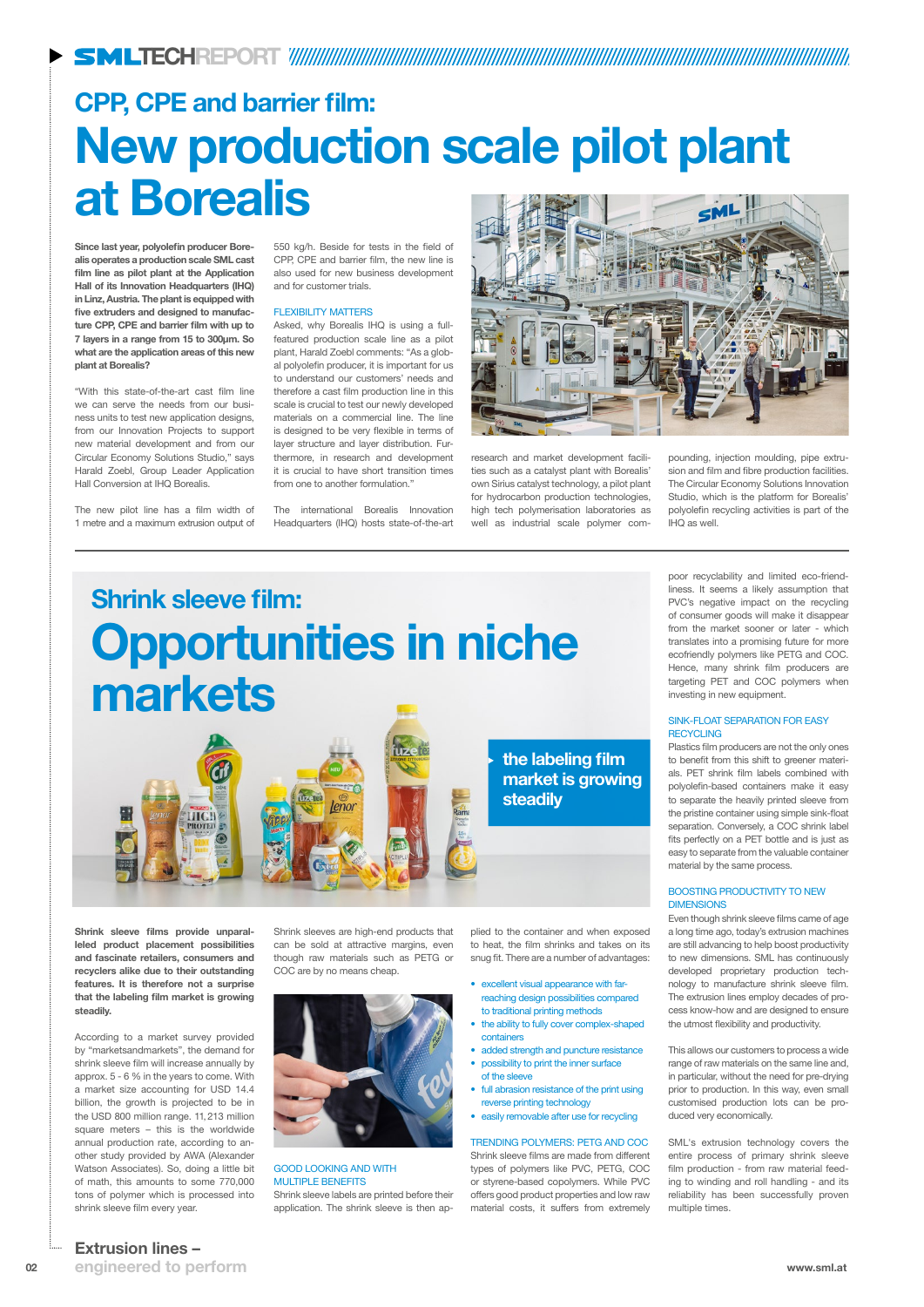### TECHREPORT

In June 2022, SML is going to install the first plant of its new sheet line generation in its Technology Centre. The new multifunctional line presents a completely new layout with a 25 % lower footprint compared to previous models.

Packed with high-end components, the sheet line will be able to produce sheets from up to 100 % post-consumer recycled material (PCR) in a general thickness range of 150 – 1, 200µm. The line is designed for an output of 1, 200 kg/h and for a net sheet width of 1,150mm.

SML's new sheet line generation is equipped with a thermo-lamination unit

# Multifunctional: Next generation PET sheet line the sheet line

to apply PE film onto a PET sheet. An  $\mathsf{N}_2$  or CO<sub>2</sub> gas injection unit for the core layer extruder is included. Therefore, and not least because of its potential to manufacture foamed products out of PET, PP or PS for common thermoforming applications, the new sheet line concept stands for maximum production flexibility and for a wide range of different products.

If you are interested to see the line in full operation at SML's headquarters in Austria, or if you want to book sample or research production, please get in touch with us.

will be able to

To illustrate this: a SmartCast XL stretch film line is able to produce 16,000 tons of stretch film a year. A typical machine roll has 16kg of stretch film and a paper core of 1.2kg. This results in approx. 1 million pieces of paper cores weighing 1.2kg each - in one year. If a stretch film manufacturer takes advantage of the SML ThinCore Technology, it can use cores with only 0.7kg. This alone allows a reduction of the carbon footprint by half a million kg CO<sub>2</sub> eq per annum. In case the manufacturer uses SML's Coreless Technology, no cores at all are required. This minimises the carbon footprint by 1.2 million kg  $CO<sub>2</sub>$  eq.



### Any quality differences to fossil-based PE?

All stretch film rolls of renewable LLDPE were delivered to different customers. They used it on stretch wrappers in exactly the same way as film from fossilbased feedstock. To cut a long story short: the end users could also not discern any differences between conventional film and the biobased film manufactured on SML's SmartCast Infinity with raw materials from Braskem. "Accordingly, this verifies that renewable LLDPE is a realistic alternative to fossil-based PE in stretch film production," Thomas Rauscher continues.

### Less paper cores – less carbon footprint

Another method to make stretch film production more sustainable is the reduction of cardboard used for paper cores. Over the past years, SML has developed different methods to decrease the tension of the film required during the winding process. SML technologies like K-AP, ThinCore Technology or the Coreless Technology allow manufacturers to use lighter paper cores or generally cores with less weight. Using these new types of cores leads to a significant reduction in the carbon footprint.

### Saving one million paper cores per annum

**Processing** into a LLDPE raw material

> **PCR** and PIR recycling

> > "Today, we already have several proven technologies and methods at our disposal to make stretch film production more sustainable: from downgauging to post consumer and post-industrial recycling (PCR and PIR), to the use of bio-based LLDPEs and the reduction of auxiliary materials like paper cores. It is up to all of us to combine them in the most effective way," Thomas Rauscher concludes.



# Stretch film and Sustainability: how does it work?

Stretch film is manufactured in high quantities for volume markets, where sustainability topics are omnipresent. The use of bio-based LLDPEs is a relatively new way to make stretch film from renewable resources. A further method for conserving resources is the reduction of paper cores in the winding process. SML took a closer look at both of these approaches.

Over the last years, a number of alternatives to fossil-based PE have been introduced to the market. LLDPEs based on sugar cane, tall oil, cellulose or other biobased feedstock are promoted by several raw material manufacturers. Their common

claim: LLDPEs from renewable resources look and perform like fossil-based PEs. However, can this claim deliver what it promises in real production conditions?

### Sugar cane based LLDPE on a SmartCast Infinity

The Brazilian raw material manufacturer Braskem and SML put it to the test: Together, they manufactured over 100,000kg of stretch film from sugar cane based LLDPE ("GreenPE") on a SmartCast Infinity line at SML's headquarters. "During this trial production, we did not see any process-related disadvantages or differences", Thomas Rauscher, product manager at SML, says.

Renewable ressources like sugar cane or residues of paper industry (tall oil)

> PCR, PIR and chemical recycling

Processing of the high-end stretch film by the customer





### Cycle of stretch film made from  $CO<sub>2</sub>$  neutral raw material